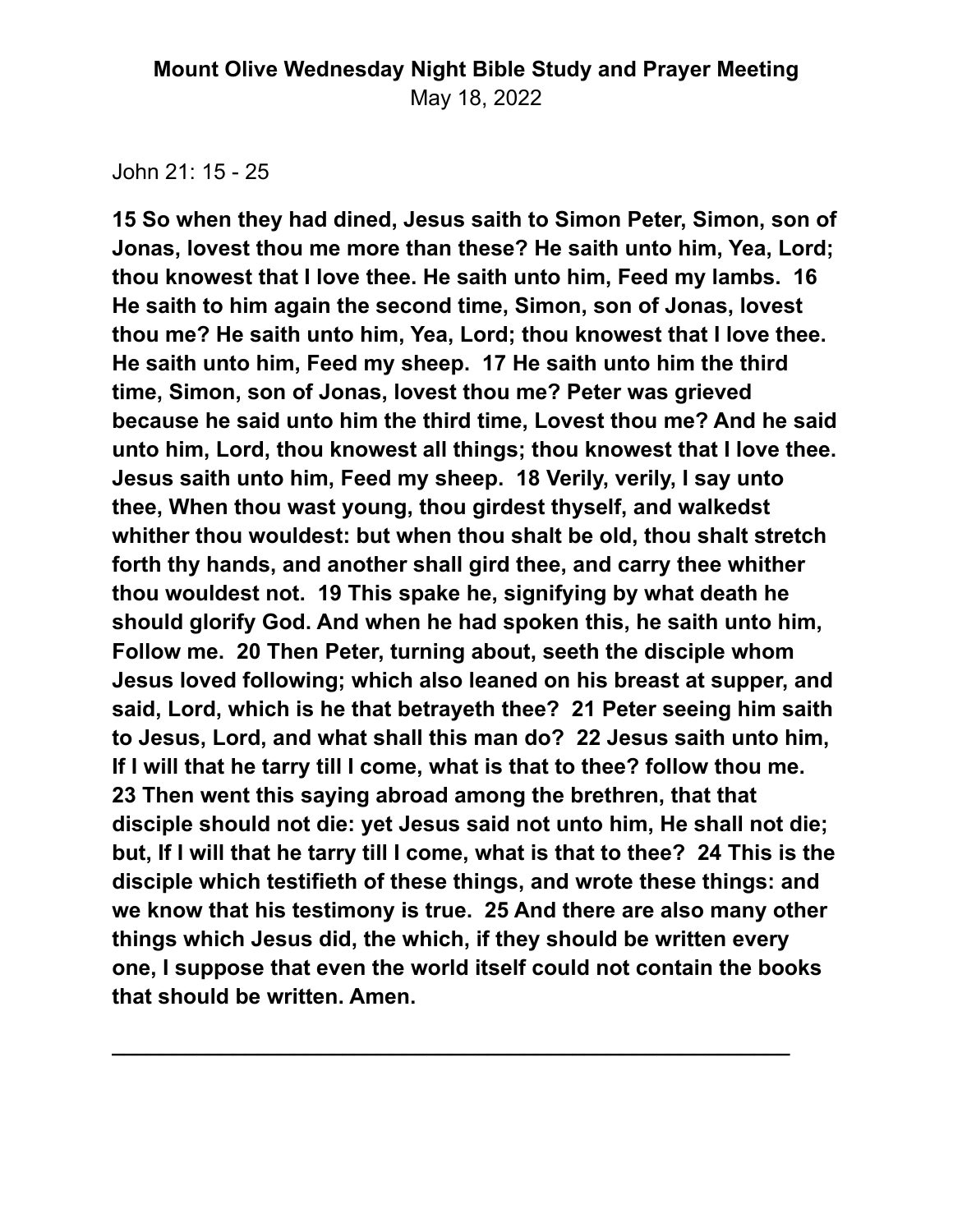Sherri began our study tonight with verses 15 through 17. Then Pastor Tom continued as we finished up the Gospel of John.

# **Verses 15 - 17**

*So when they had dined, Jesus saith to Simon Peter, Simon, son of Jonas, lovest thou me more than these? He saith unto him, Yea, Lord; thou knowest that I love thee. He saith unto him, Feed my lambs. 16 He saith to him again the second time, Simon, son of Jonas, lovest thou me? He saith unto him, Yea, Lord; thou knowest that I love thee. He saith unto him, Feed my sheep. 17 He saith unto him the third time, Simon, son of Jonas, lovest thou me? Peter was grieved because he said unto him the third time, Lovest thou me? And he said unto him, Lord, thou knowest all things; thou knowest that I love thee. Jesus saith unto him, Feed my sheep.*

\*These verses are another example of the number correlations that God specifically designed into His word. Every word and every number used in the Bible are precious to God and inspired by God.

\*So it is not by chance that Jesus addresses Peter 3 times while they ate dinner by the fire. Peter fully knew that he had denied Jesus 3 times the night before the crucifixion. So the numbers match.

[To better understand the 1st question Jesus asks just add a word at the end…*Jesus saith to Simon Peter, Simon, son of Jonas, lovest thou me more than these* men*?*]

| <b>Address</b>  | Jesus' word use                              | Peter's word use                                                  |
|-----------------|----------------------------------------------|-------------------------------------------------------------------|
| 1st             | $Love = agape$                               | Love $=$ philios                                                  |
| Verse 15        | Lambs = young believers                      | $Know = intellect$                                                |
| 2nd             | $Love = age$                                 | Love $=$ philios                                                  |
| Verse 16        | Sheep = mature believers                     | $Know = intellect$                                                |
| 3rd<br>Verse 17 | Love $=$ philios<br>Sheep = mature believers | Love $=$ philios<br>Know = knowledge gained<br>through experience |

*Agape love* is a deeper, spiritual kind of love while *philios* is more casual, brotherly type love. In the 3rd address, Jesus meets Peter at his level of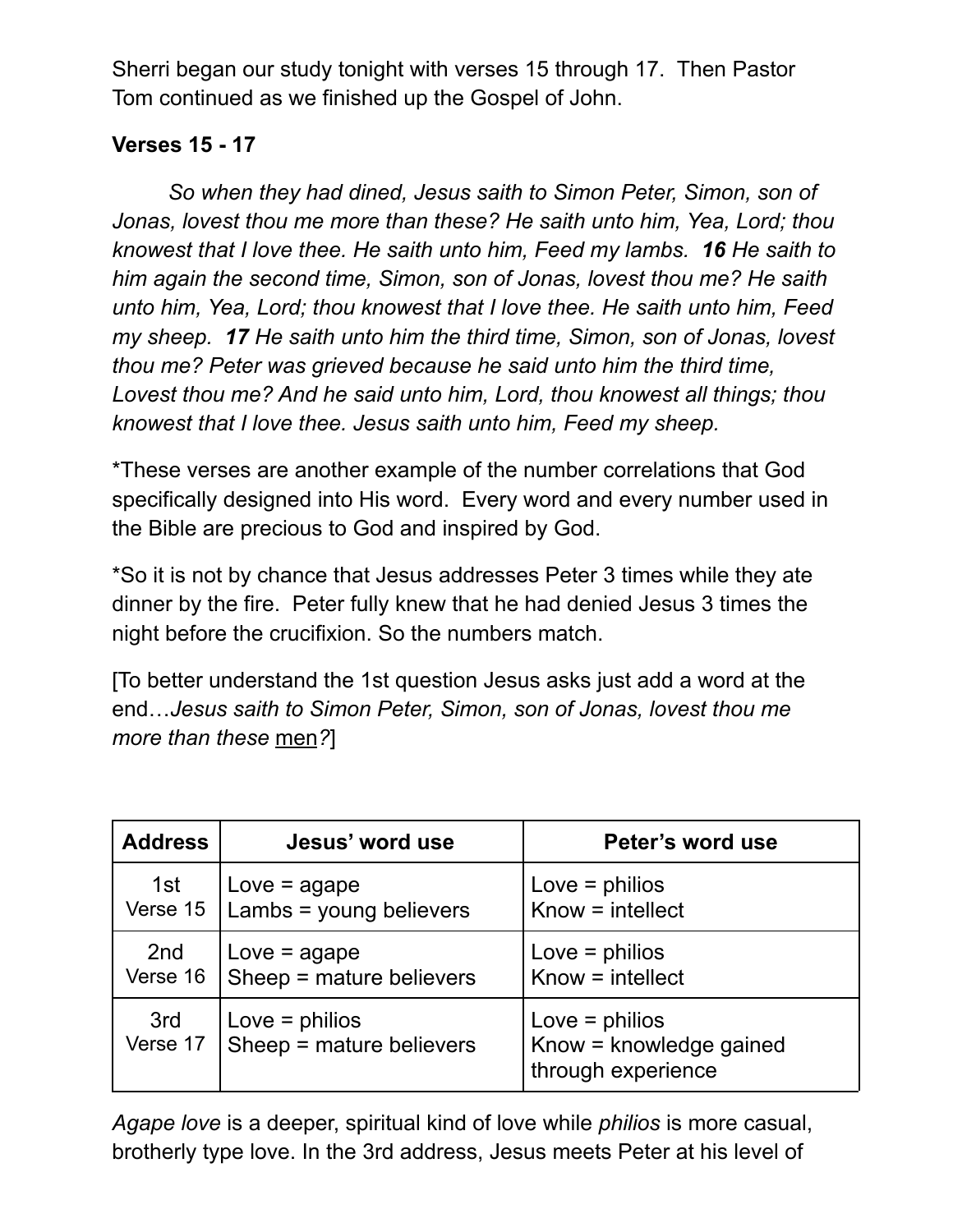understanding about this love He is asking about. Peter is actually getting upset by Jesus' repeated question. This may have been a holy conviction. Note the change in Peter's response in the 3rd address: He doesn't just tell Jesus he *knows* about His love in his head, but that he has *experienced Jesus' love*. This could be the moment that Peter connected his 3 denials with the 3 opportunities Jesus gave to Peter to make amends. Jesus met Peter where he was at, inadequacies and all.

[He did the same in other examples: David, the shepherd boy; Moses, the reluctant leader; a boy's lunch fed 5000; plain water turned to wine; empty nets became full] Amazingly, the same goes for us as well!

The terms for the lambs and sheep reflect Jesus' identity of being the Good Shepherd from John 10:11. And now Jesus is preparing Peter to be the 'gatekeeper' of the church/flock soon to be developed at Pentecost. Lambs need to be nurtured with milk, easy food/lessons. But older sheep need guided and prodded to places where they can find and chew on their own food/ Scripture lessons.

#### **Verses 18 and 19**

*Verily, verily, I say unto thee, When thou wast young, thou girdest thyself, and walkedst whither thou wouldest: but when thou shalt be old, thou shalt stretch forth thy hands, and another shall gird thee, and carry thee whither thou wouldest not. 19 This spake he, signifying by what death he should glorify God. And when he had spoken this, he saith unto him, Follow me.*

\*Verily, verily = pay attention! Jesus is now explaining to Peter what is going to happen to him when he accepts the leadership of the church to come. He won't be like a child, doing as he pleased. Someone else will dress him and tell him where to go. But Jesus commands Peter to follow Him. Peter was not even strong enough to stick up for Jesus in front of a young maiden girl. Yet he will be strong enough to give up his own life for Jesus and be crucified in years to come. Peter, though, will remain humble: he requested to be crucified upside down because he was not worthy to die the same way Jesus did.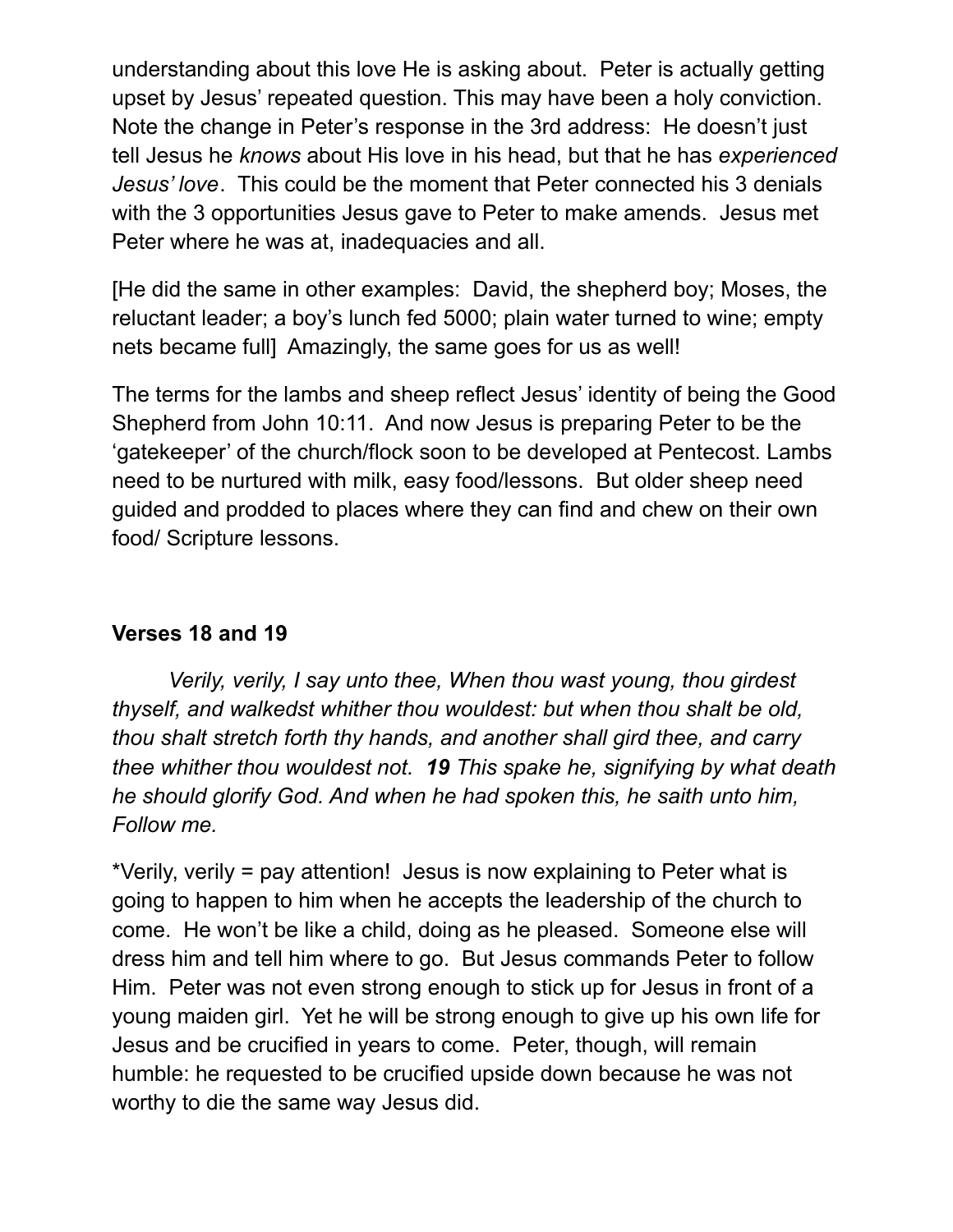#### **Verses 20 and 21**

*Then Peter, turning about, seeth the disciple whom Jesus loved following; which also leaned on his breast at supper, and said, Lord, which is he that betrayeth thee? 21 Peter seeing him saith to Jesus, Lord, and what shall this man do?*

\*Peter is asking about John, what will he do in the future? Was he comparing himself to John? Do we compare ourselves to others? Well, yes. And why? Insecurity, justifying ourselves, putting blame on someone else? All could be reasons. We all have our cross to bear and your cross is quite different from mine.

## **Verses 22 and 23**

*Jesus saith unto him, If I will that he tarry till I come, what is that to thee? follow thou me. 23 Then went this saying abroad among the brethren, that that disciple should not die: yet Jesus said not unto him, He shall not die; but, If I will that he tarry till I come, what is that to thee?*

[In case anyone else was confused about these verses, here they are from the "Easy To Read Version".]

*20 Peter turned and saw the follower Jesus loved very much walking behind them. (This was the follower who had leaned against Jesus at the supper and said, "Lord, who is it that will hand you over?") 21 When Peter saw him behind them, he asked Jesus, "Lord, what about him?"*

*22 Jesus answered, "Maybe I want him to live until I come. That should not matter to you. You follow me!"*

*23 So a story spread among the followers of Jesus. They were saying that this follower would not die. But Jesus did not say he would not die.*

*He only said, "Maybe I want him to live until I come. That should not matter to you."*

\*Jesus is saying to Peter, 'Don't tell me my business! I'm the boss, I'm in charge, not you!' Someone else put it like this: If you want to be the captain, you have to go to captain school!